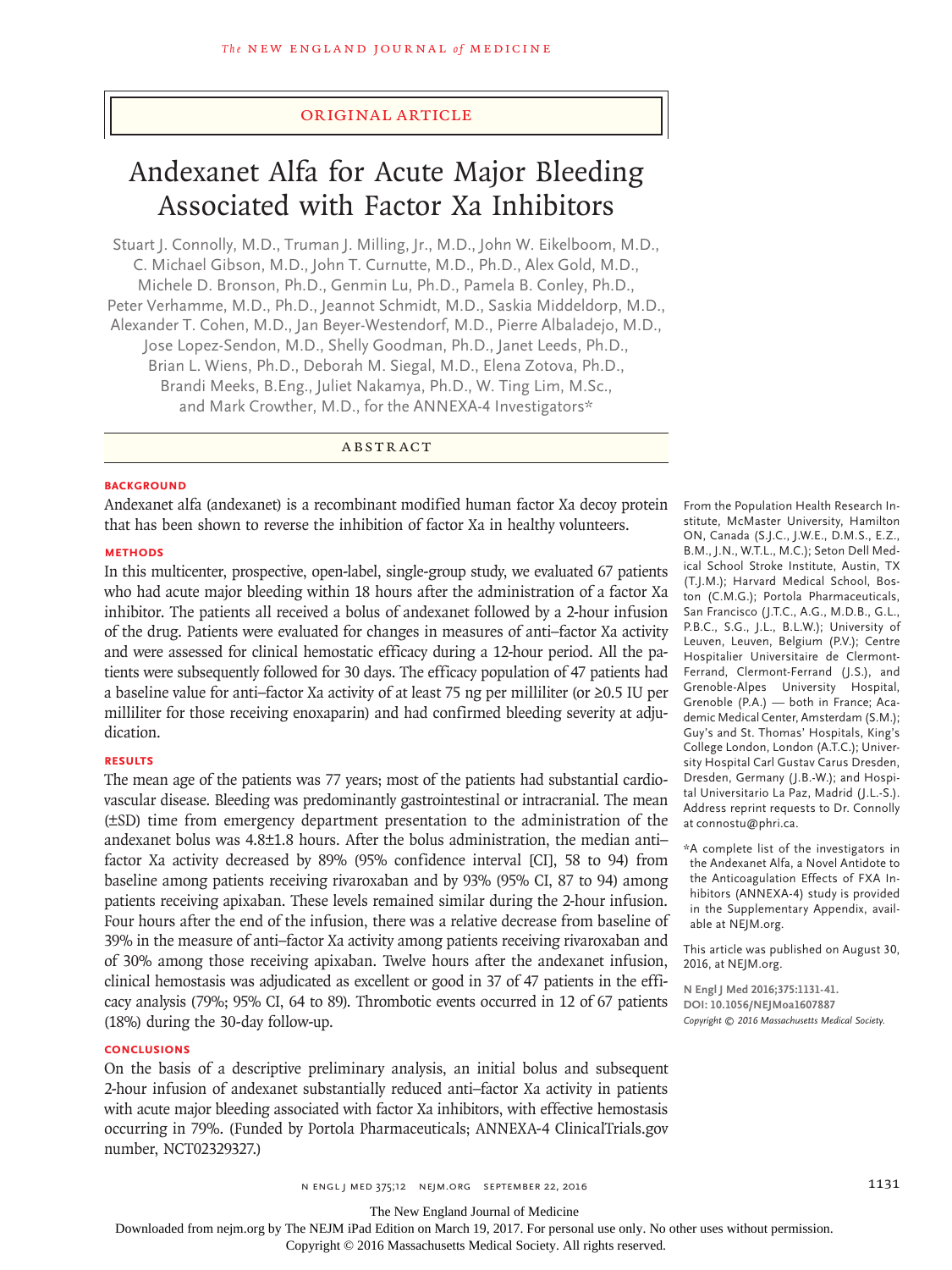I<br>vene n randomized clinical trials, factor Xa inhibitors have been shown to be safe and effective for the treatment and prevention of venous thromboembolism and for stroke prevention in patients with atrial fibrillation.<sup>1-4</sup> However, factor Xa inhibitors have been associated with major and even fatal bleeding events.<sup>1-4</sup> Such episodes of acute major bleeding may be difficult to treat because there is no reversal agent. Andexanet alfa (andexanet) has been designed and developed specifically to reverse the effects of both direct and indirect factor Xa inhibitors. It is a recombinant, modified human factor Xa decoy protein that binds factor Xa inhibitors but does not have intrinsic catalytic activity.5,6 In healthy older volunteers who were receiving either apixaban or rivaroxaban, a bolus and infusion of andexanet sharply reduced both the unbound fraction of the plasma level of factor Xa inhibitor and anti–factor Xa activity, with minimal serious adverse effects.7 The Andexanet Alfa, a Novel Antidote to the Anticoagulation Effects of FXA Inhibitors (ANNEXA-4) study was designed to evaluate the use of andexanet in patients with acute major bleeding that was potentially life-threatening. This interim report describes the 67 patients for whom data were complete as of June 17, 2016.

#### Methods

## **Study Design**

ANNEXA-4 is an ongoing, multicenter, prospective, open-label, single-group study of andexanet in patients with acute major bleeding. Starting on April 10, 2015, patients were enrolled at 20 centers in the United States, 1 center in the United Kingdom, and 1 center in Canada. The protocol and the statistical analysis plan are available with the full text of this article at NEJM.org.

Patients were eligible to participate in the preliminary analysis if they were at least 18 years of age and were reported to have received one of four factor Xa inhibitors — apixaban, rivaroxaban, edoxaban, or enoxaparin — within the past 18 hours (at a dose of at least 1 mg per kilogram of body weight per day for enoxaparin). Acute major bleeding was defined as one or more of the following features: potentially life-threatening acute overt bleeding with signs or symptoms of hemodynamic compromise (e.g., severe hypotension, poor skin perfusion, mental confusion, or low cardiac output that could not otherwise be explained); acute overt bleeding associated with a decrease in hemoglobin of at least 2 g per deciliter or a hemoglobin level of 8 g per deciliter or less if no baseline hemoglobin level was available (or an investigator's opinion that the hemoglobin level would fall to 8 g per deciliter or less); or acute symptomatic bleeding in a critical area or organ (e.g., retroperitoneal, intraarticular, pericardial, intracranial, or intramuscular with the compartment syndrome). All the patients provided written informed consent.

Key exclusion criteria were the scheduling of surgery within less than 12 hours after presentation (with the exception of a minimally invasive surgery or procedure); intracranial hemorrhage in a patient with a score of less than 7 on the Glasgow Coma Scale (which ranges from 15 [normal] to 3 [deep coma]) or an estimated intracerebral hematoma volume of more than 60 ml; expected survival of less than 1 month; the occurrence of a major thrombotic event within 2 weeks before enrollment; or receipt of one of the following agents within 7 days before screening: vitamin K antagonist, dabigatran, prothrombin complex concentrate, or whole blood or plasma. Details regarding the inclusion and exclusion criteria are provided in Table S1 in the Supplementary Appendix, available at NEJM.org.

## **Study Treatments**

Patients received an andexanet bolus during a period of 15 to 30 minutes, followed by a 2-hour infusion of the drug. The following doses were used: for patients who had taken apixaban or rivaroxaban more than 7 hours before the administration of andexanet, the bolus dose was 400 mg and the infusion dose was 480 mg. For patients who had taken enoxaparin, edoxaban, or rivaroxaban 7 hours or less before the administration of the bolus dose or at an unknown time, the bolus dose was 800 mg and the infusion dose was 960 mg. These andexanet doses were selected because their use was associated with a rapid reversal of anti–factor Xa activity of 80% or more in previous studies. The dosing efficacy was confirmed by means of pharmacokinetic modeling that took into account differences in plasma protein binding and extravascular distribution of the factor Xa inhibitors.<sup>5</sup> The 2-hour duration of

The New England Journal of Medicine

Downloaded from nejm.org by The NEJM iPad Edition on March 19, 2017. For personal use only. No other uses without permission.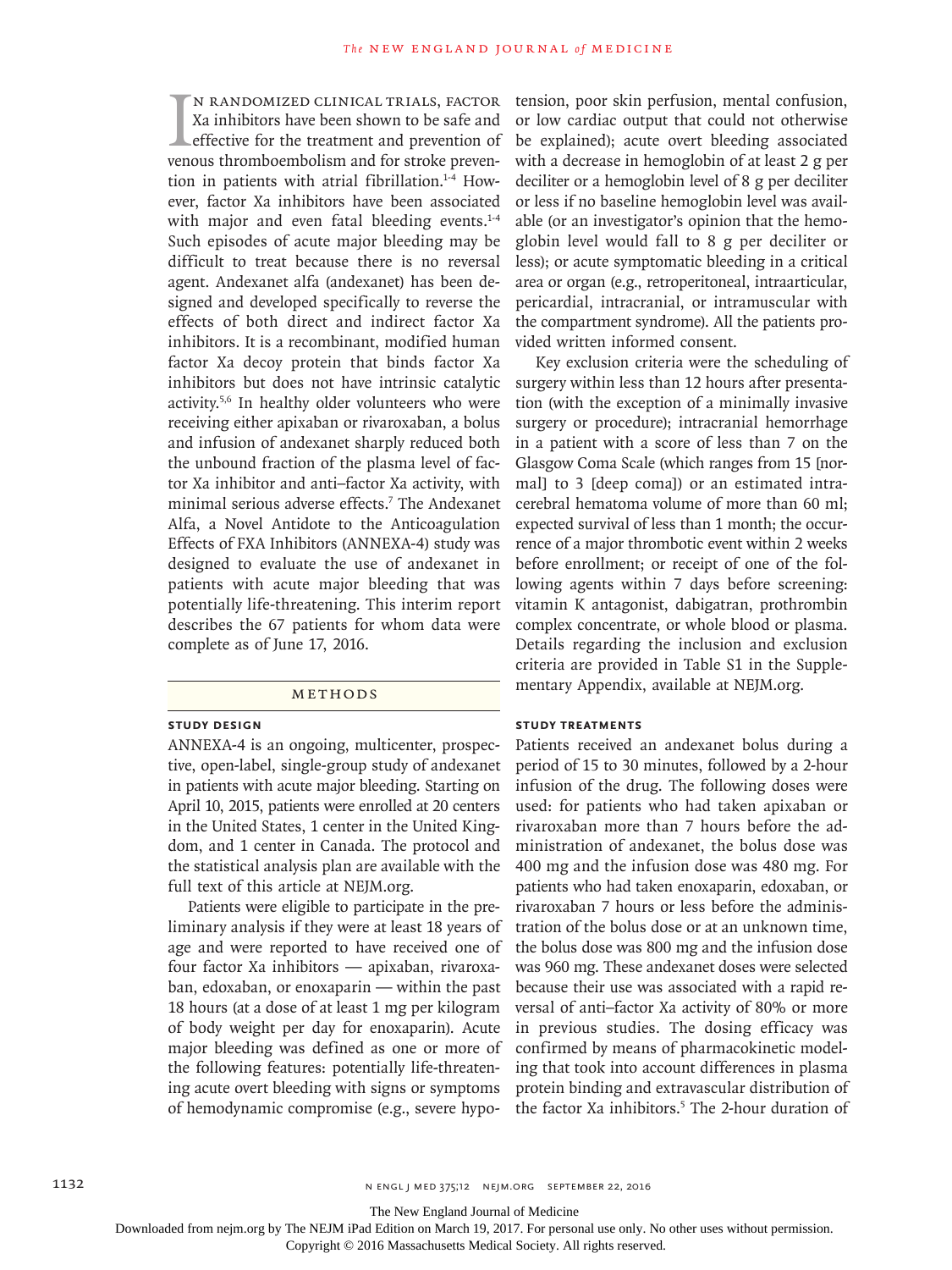infusion was chosen to exceed the expected time to achieve a definitive hemostatic plug.<sup>8</sup> Investigators were encouraged to restart anticoagulant therapy as clinically indicated.

# **Study Populations and Outcomes**

The prespecified safety population included all the patients who received andexanet, and the efficacy population included only patients in whom the baseline anti–factor Xa activity was later determined to be 75 ng per milliliter or more (or ≥0.5 IU per milliliter for those receiving enoxaparin) and the acute major bleeding episode was later adjudicated to meet the study criteria. All analyses except those related to safety were performed in the efficacy population. The two coprimary outcomes were the percent change in the anti–factor Xa activity and the rate of excellent or good hemostatic efficacy 12 hours after the andexanet infusion. Anti–factor Xa activity was measured by means of a validated chromogenic assay of factor Xa enzymatic activity.

# **Study Assessments**

Patients were assessed at the following times: 3 hours and 15 minutes before the administration of the andexanet bolus (baseline); at the end of bolus administration (15 to 30 minutes after initiation); at the end of the 2-hour infusion; at 4 hours, 8 hours, and 12 hours after the end of the infusion; and at 3 days and 30 days. Blood samples were obtained to measure anti–factor Xa activity and the unbound fraction of the plasma level of factor Xa inhibitor during a 12-hour period. Endogenous thrombin potential was measured at baseline, at 8 hours, at 12 hours, and on day 3. Methods for measurement of these values have been described previously.<sup>7</sup>

For patients with intracranial hemorrhage, computed tomography (CT) or magnetic resonance imaging (MRI) of the head was performed within 3 hours before the initiation of the andexanet bolus and at 1 hour, 12 hours, and 30 days after the end of the infusion. Patients with intracranial bleeding were evaluated at baseline with the use of the modified Rankin scale for global disability and handicap, with scores ranging from 0 (no symptoms or disability) to 6 (death).

All adverse events were collected throughout the 30-day study period. Thrombotic events were adjudicated according to prespecified criteria

(Table S4 in the Supplementary Appendix), and deaths were classified as cardiovascular or noncardiovascular.

# **Hemostatic Efficacy**

The independent adjudication committee reviewed each case to determine hemostatic efficacy on the basis of predetermined criteria (Table S3 in the Supplementary Appendix). Committee members also reviewed the eligibility of each patient. The hemostatic efficacy criteria were adapted from those used in a study evaluating prothrombin complex concentrate.<sup>9</sup>

Briefly, intracranial hemorrhage was assessed by means of serial CT or MRI scans that were reviewed by an independent core laboratory. For intracerebral hemorrhage, an increase in volume of 20% or less from baseline at both 1 hour and 12 hours after infusion was considered to be excellent hemostasis, whereas an increase in volume of 35% or less from baseline at 12 hours was considered to be good. The scoring for subarachnoid and subdural bleeding events was similar, except that the maximal hematoma thickness was used. Other nonvisible bleeding, which included all gastrointestinal bleeding, was evaluated on the basis of both the corrected hemoglobin level and hematocrit at 12 hours, as compared with baseline, with a decrease in both hemoglobin and hematocrit of less than 10% considered to be excellent and a decrease of 20% or less and with the administration of no more than two units of additional coagulation intervention (e.g., plasma or prothrombin complex concentrate) considered to be good. (The corrected levels for hemoglobin and the hematocrit were calculated by subtracting 1 g per deciliter from the hemoglobin level or 3% from the hematocrit for each unit of packed red cells that was administered.)

For visible bleeding, a cessation of bleeding was considered to indicate excellent hemostatic efficacy if it occurred within 1 hour after infusion and good hemostatic efficacy if it occurred within 4 hours and no additional coagulation intervention was required. For musculoskeletal bleeding, factors that included pain relief, unequivocal improvement in objective signs of bleeding, and no increase in swelling were considered to indicate excellent hemostatic efficacy if they occurred within 1 hour after infusion and

The New England Journal of Medicine

Downloaded from nejm.org by The NEJM iPad Edition on March 19, 2017. For personal use only. No other uses without permission.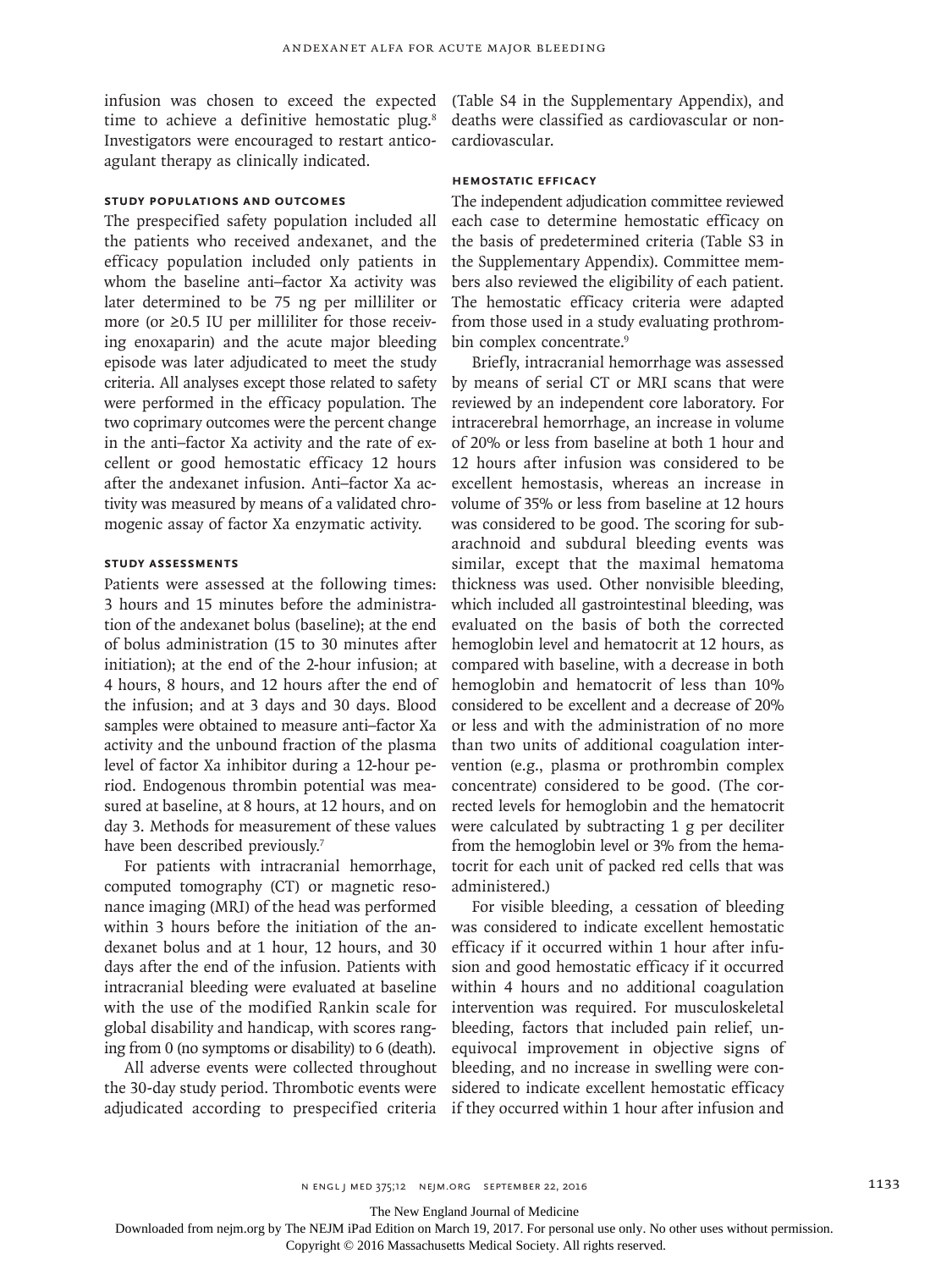good hemostatic efficacy if they occurred within ments of the baseline anti–factor Xa activity were 4 hours.

## **Study Oversight**

The study was designed and coordinated jointly by the Population Health Research Institute (PHRI) at McMaster University and Portola Pharmaceuticals. Investigators at PHRI gathered and analyzed the data. An independent data and safety monitoring board reviewed the study data. The study was overseen by an academic steering committee whose members vouch for the accuracy and completeness of the data, wrote all the drafts of the manuscript, and made the decision to submit the final draft for publication. The steering committee members and representatives of Portola Pharmaceuticals have mutual confidentiality agreements.

## **Statistical Analysis**

Data are reported as means (±SD) or medians and interquartile ranges for continuous variables and frequencies for categorical variables. We computed the percent change from baseline with a two-sided nonparametric confidence interval for the median.10 The rate of effective hemostasis is presented with an exact 95% confidence interval, as calculated with the use of the binomial test. All analyses were performed with the use of SAS software, version 9.4 (SAS Institute), or S-PLUS software, version 8.2 (TIBCO Software).

#### **RESULTS**

#### **Study Patients**

The mean age of the patients was 77 years, and all the patients had a history of thrombotic events and cardiovascular disease (Table 1). All the patients received a bolus and subsequent andexanet infusion and were followed for 30 days or until death. Of the 67 patients, 32 were receiving rivaroxaban (median daily dose, 20 mg), 31 were receiving apixaban (median daily dose, 5 mg), and 4 were receiving enoxaparin. The primary site of bleeding was gastrointestinal in 33 patients (49%) and intracranial in 28 (42%), with other bleeding sites in 6 (9%) (Table 2). The mean time from presentation in the emergency department to the initiation of the andexanet bolus was 4.8±1.9 hours.

Twenty patients were not included in the efficacy population, since subsequent measureless than 75 ng per milliliter (or <0.5 IU per milliliter for enoxaparin) in 17 patients and were missing in 2 patients. Adjudicators ruled that 2 of these 19 patients and 1 additional patient did not meet the criteria for acute major bleeding. The study is ongoing and will enroll patients until there are 162 patients available for the efficacy analysis, with an expected safety population of approximately 230.

#### **Pharmacodynamic Outcomes**

In the efficacy population, among the 26 patients who were receiving rivaroxaban, the median value for anti–factor Xa activity fell from 277.0 ng per milliliter at baseline to 16.8 ng per milliliter at the end of the bolus administration, a relative decrease of 89% (95% confidence interval [CI], 58 to 94) (Fig. 1). The median value for anti–factor Xa activity was 30.6 ng per milliliter at the end of the 2-hour infusion, a relative decrease of 86% from baseline (95% CI, 55 to 93). Four hours later, the median value was 177.7 ng per milliliter, a relative decrease of 39% from baseline (95% CI, 27 to 45).

Among the 20 patients who were receiving apixaban, the median value for anti–factor Xa activity was reduced from 149.7 ng per milliliter at baseline to 10.3 ng per milliliter at the end of the bolus administration, a relative decrease of 93% (95% CI, 87 to 94). At the end of the 2-hour infusion, the median value for anti–factor Xa activity was 12.5 ng per milliliter, a relative decrease of 92% (95% CI, 85 to 94). Four hours later, the median value was 103.0 ng per milliliter, a relative decrease from baseline of 30% (95% CI, 23 to 46); subsequently, at 8 hours and 12 hours, the value for anti–factor Xa activity remained at similar levels.

The single patient in the efficacy group who was receiving enoxaparin had a reduction in anti– factor Xa activity from 0.61 IU per milliliter to 0.15 IU per milliliter at the end of the bolus administration; the value was 0.19 IU per milliliter after the 2-hour infusion and 0.46 IU per milliliter at 4 hours and decreased gradually after that measure. Details regarding the effects of andexanet on endogenous thrombin potential (thrombin generation) and on the unbound fraction of the plasma level of the two direct factor Xa inhibitors are provided in Figures S1 and S2 in the Supplementary Appendix.

The New England Journal of Medicine

Downloaded from nejm.org by The NEJM iPad Edition on March 19, 2017. For personal use only. No other uses without permission.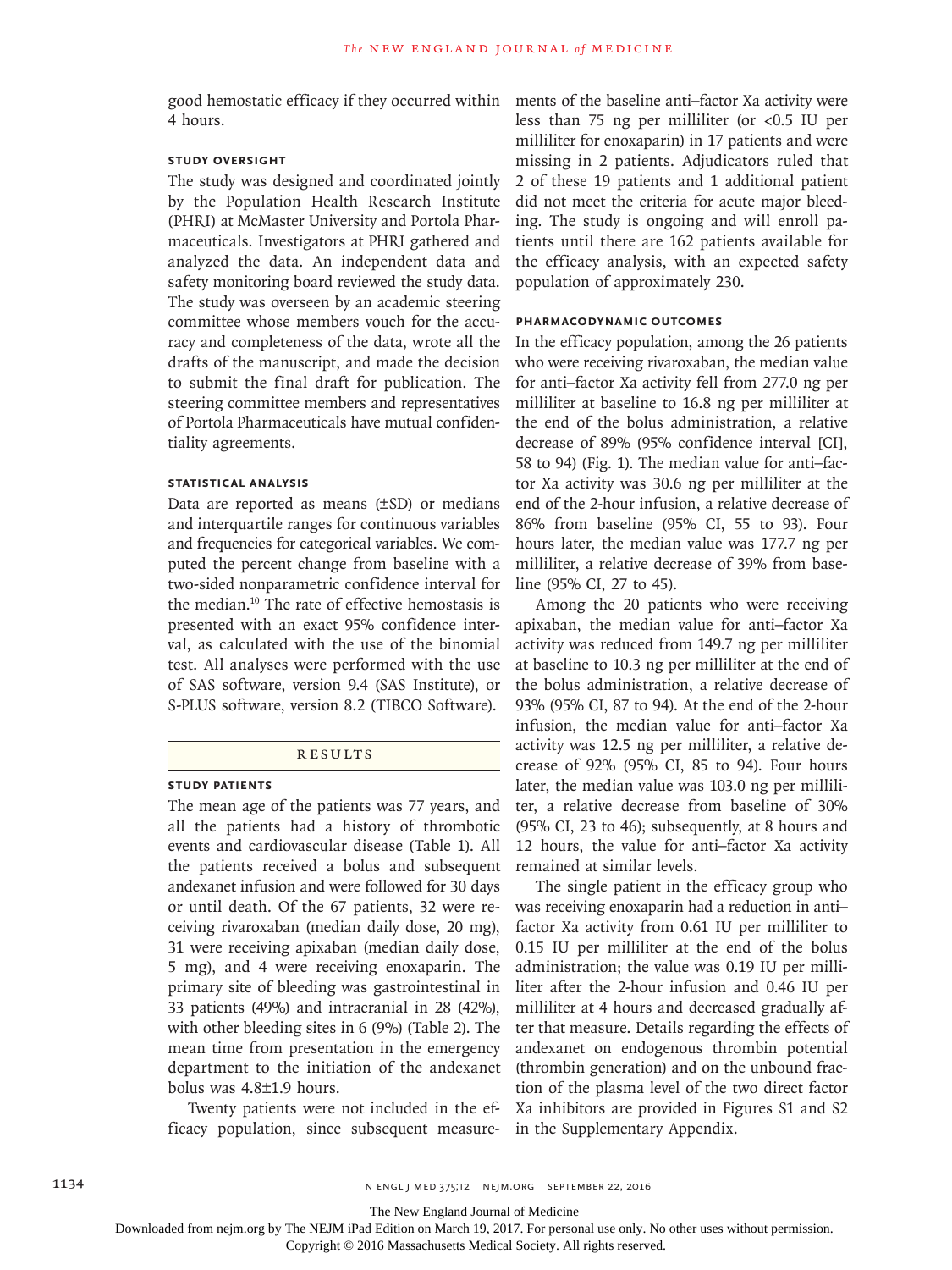| Table 1. Characteristics of the Patients at Baseline.*      |                                        |                                          |
|-------------------------------------------------------------|----------------------------------------|------------------------------------------|
| Characteristic                                              | <b>Safety Population</b><br>$(N = 67)$ | <b>Efficacy Population</b><br>$(N = 47)$ |
| $Age - yr$                                                  | $77.1 \pm 10.0$                        | $77.1 \pm 10.1$                          |
| Male sex - no. $(%)$                                        | 35 (52)                                | 24 (51)                                  |
| White race - no. (%) <sup>+</sup>                           | 54 (81)                                | 36(77)                                   |
| Body-mass indext:                                           | $28.1 \pm 6.3$                         | $28.8 + 6.7$                             |
| Time from patient consent until andexanet bolus - hr        | $1.7 + 0.8$                            | $1.8 + 0.9$                              |
| Time from presentation until andexanet bolus - hr           | $4.8 \pm 1.9$                          | $4.8 \pm 1.8$                            |
| Estimated creatinine clearance - no. (%)                    |                                        |                                          |
| $<$ 30 ml/min                                               | 6(9)                                   | 4(9)                                     |
| 30 to <60 ml/min                                            | 31(46)                                 | 25(53)                                   |
| $\geq 60$ ml/min                                            | 26 (39)                                | 17 (36)                                  |
| Missing data                                                | 4(6)                                   | 1(2)                                     |
| Indication for anticoagulation - no. (%)                    |                                        |                                          |
| Atrial fibrillation                                         | 47 (70)                                | 32 (68)                                  |
| Venous thromboembolism                                      | 15(22)                                 | 12 (26)                                  |
| Atrial fibrillation and venous thromboembolism              | 5(7)                                   | 3(6)                                     |
| Medical history - no. (%)                                   |                                        |                                          |
| Myocardial infarction                                       | 13(19)                                 | 7(15)                                    |
| Stroke                                                      | 17(25)                                 | 15 (32)                                  |
| Deep-vein thrombosis                                        | 20(30)                                 | 16(34)                                   |
| Pulmonary embolism                                          | 6(9)                                   | 4(9)                                     |
| Atrial fibrillation                                         | 49 (73)                                | 34 (72)                                  |
| Heart failure                                               | 23 (34)                                | 19 (40)                                  |
| Diabetes mellitus                                           | 23(34)                                 | 17(36)                                   |
| Factor Xa inhibitor                                         |                                        |                                          |
| Rivaroxaban                                                 |                                        |                                          |
| No. of patients                                             | 32                                     | 26                                       |
| Median daily dose (IQR) - mg                                | $20(15-20)$                            | $20(20-20)$                              |
| Time from last dose to andexanet bolus - hr                 | $12.8 + 4.2$                           | $12.0 + 4.1$                             |
| Baseline anti-factor Xa activity - ng/ml                    | 247.4±186.0                            | 297.0±171.0                              |
| Median unbound fraction of the plasma level $(IQR)$ — ng/ml | $16.7(10.2-25.5)$                      | 19.3 (12.0-26.9)                         |
| Apixaban                                                    |                                        |                                          |
| No. of patients                                             | 31                                     | 20                                       |
| Median daily dose (IQR) - mg                                | $5(5-10)$                              | $5(5-10)$                                |
| Time from last dose to andexanet bolus - hr                 | $12.1 \pm 4.7$                         | $11.0 + 4.7$                             |
| Baseline anti-factor Xa activity - ng/ml                    | $137.7 \pm 102.3$                      | $174.5 \pm 97.0$                         |
| Median unbound fraction of the plasma level (IQR) - ng/ml   | $9.4(6.0-19.2)$                        | $10.5(8.1-19.2)$                         |
| Enoxaparin                                                  |                                        |                                          |
| No. of patients                                             | 4                                      | 1                                        |
| Median daily dose (IQR) - mg                                | 90 (80-150)                            | 200                                      |
| Time from last dose to andexanet bolus - hr                 | $10.8 + 3.5$                           | 13.1                                     |
| Baseline anti-factor Xa activity - IU/ml                    | $0.4 \pm 0.2$                          | 0.6                                      |

\* Plus–minus values are means ±SD. Percentages may not total 100 because of rounding. IQR denotes interquartile range.

† Race was reported by the investigators.

‡ The body-mass index is the weight in kilograms divided by the square of the height in meters.

§ Venous thromboembolism includes the treatment or prevention of deep-vein thrombosis and pulmonary embolism.

The New England Journal of Medicine

Downloaded from nejm.org by The NEJM iPad Edition on March 19, 2017. For personal use only. No other uses without permission.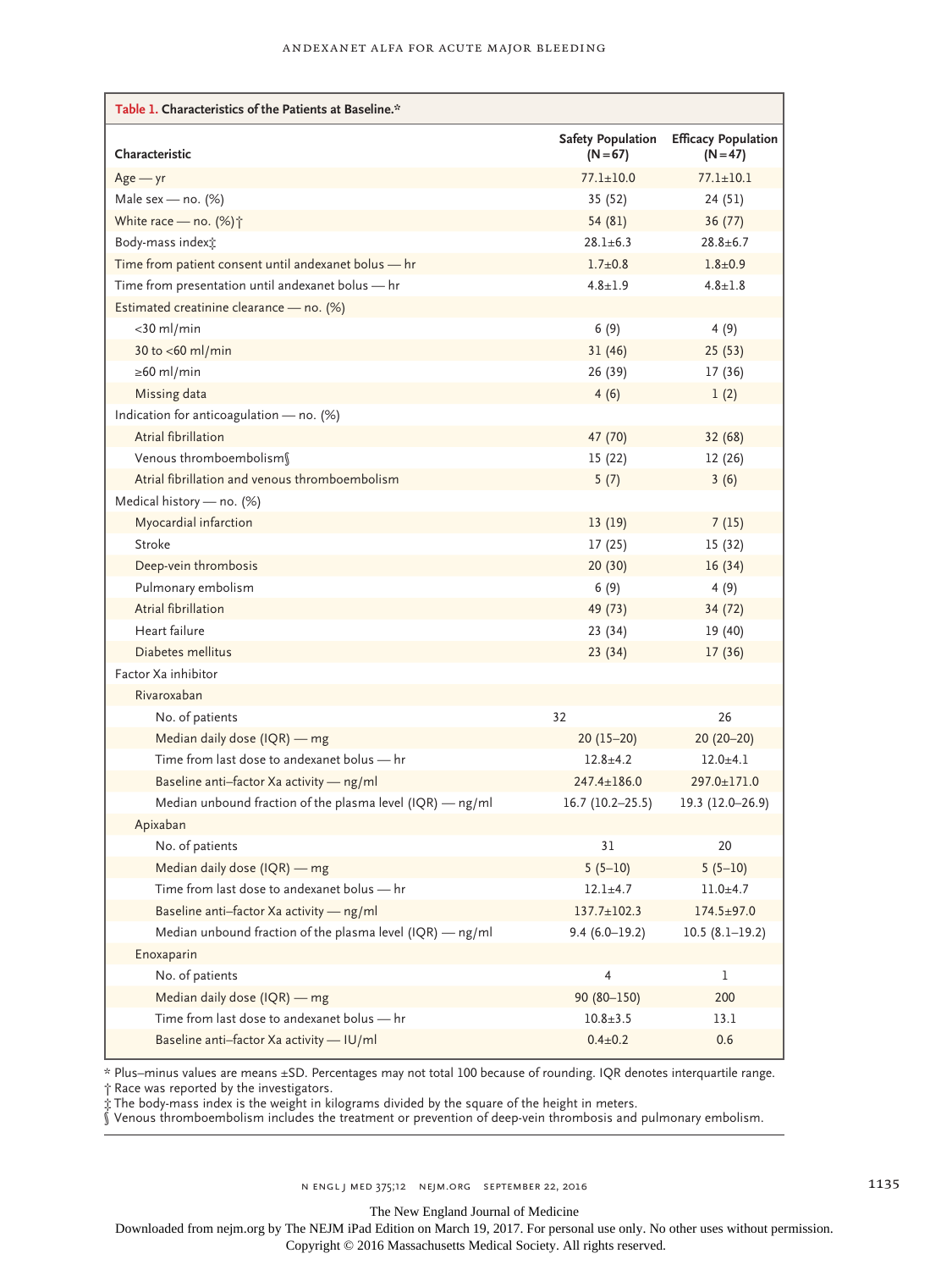| Table 2. Characteristics of Acute Major Bleeding Episodes and Clinical Outcomes.* |                                      |                                          |  |
|-----------------------------------------------------------------------------------|--------------------------------------|------------------------------------------|--|
| Characteristic                                                                    | <b>Safety Population</b><br>$(N=67)$ | <b>Efficacy Population</b><br>$(N = 47)$ |  |
| Gastrointestinal bleeding - no./total no. (%)                                     | 33/67(49)                            | 25/47(53)                                |  |
| Patients receiving rivaroxaban                                                    | 20/33(61)                            | 16/25(64)                                |  |
| Patients receiving apixaban                                                       | 11/33(33)                            | 8/25(32)                                 |  |
| Site of bleeding                                                                  |                                      |                                          |  |
| Upper gastrointestinal tract                                                      | 9/33(27)                             | 7/25(28)                                 |  |
| Lower gastrointestinal tract                                                      | 10/33(30)                            | 8/25(32)                                 |  |
| Unknown                                                                           | 14/33(42)                            | 10/25(40)                                |  |
| Baseline hemoglobin ≤10 g/dl                                                      | 20/33(61)                            | 16/25(64)                                |  |
| Pretreatment red-cell transfusion                                                 | 21/33(64)                            | 19/25(76)                                |  |
| Intracranial bleeding - no./total no. (%)                                         | 28/67(42)                            | 20/47(43)                                |  |
| Patients receiving rivaroxaban - no./total no. (%)                                | 10/28(36)                            | 8/20(40)                                 |  |
| Patients receiving apixaban - no./total no. (%)                                   | 17/28(61)                            | 12/20(60)                                |  |
| Baseline score on Glasgow Coma Scalet                                             | $14.1 \pm 1.7$                       | $14.1 \pm 1.7$                           |  |
| Intracerebral site - no./total no. (%)                                            | 14/28(50)                            | 12/20 (60)                               |  |
| Baseline score on modified Rankin scale;                                          | $3.0 \pm 1.8$                        | $2.8 \pm 1.9$                            |  |
| Hematoma volume - no./total no. (%)                                               |                                      |                                          |  |
| $\leq 10$ ml                                                                      | 8/14(57)                             | 8/12(67)                                 |  |
| 11 to 60 ml                                                                       | 6/14(43)                             | 4/12(33)                                 |  |
| Subdural site - no./total no. (%)                                                 | 11/28(39)                            | 7/20(35)                                 |  |
| Baseline score on modified Rankin scale                                           | $2.1 \pm 1.6$                        | $1.4 \pm 1.5$                            |  |
| Maximal thickness - no./total no. (%)                                             |                                      |                                          |  |
| $\leq$ 10 mm                                                                      | 8/11(73)                             | 5/7(71)                                  |  |
| $>10$ mm                                                                          | 3/11(27)                             | 2/7(29)                                  |  |
| Subarachnoid site - no./total no. (%)                                             | $3/28$ (11)                          | 1/20(5)                                  |  |
| Other bleeding site - no./total no. (%)                                           | 6/67(9)                              | 2/47(4)                                  |  |
| Patients receiving rivaroxaban                                                    | 2/6(33)                              | $2/2$ (100)                              |  |
| Patients receiving apixaban                                                       | 4/6(67)                              | 0                                        |  |
| Site of bleeding                                                                  |                                      |                                          |  |
| Nasal                                                                             | 1/6(17)                              | 0                                        |  |
| Pericardial, pleural, or retroperitoneal                                          | 3/6 (50)                             | 1/2 (50)                                 |  |
| Genital or urinary                                                                | 1/6(17)                              | 1/2(50)                                  |  |
| Articular                                                                         | 1/6(17)                              | 0                                        |  |
| Pretreatment red-cell transfusion                                                 | 3/6(50)                              | 1/2(50)                                  |  |
| Clinical outcome - no./total no. (%)                                              |                                      |                                          |  |
| Death                                                                             | 10/67(15)                            | 7/47(15)                                 |  |
| Thromboembolic event                                                              | 12/67(18)                            | 7/47(15)                                 |  |

\* Plus–minus values are means ±SD.

† Scores on the Glasgow Coma Scale range from 15 (normal) to 3 (deep coma).

‡ Scores on the modified Rankin scale for global disability and handicap range from 0 (no symptoms or disability) to 6 (death).

The New England Journal of Medicine

Downloaded from nejm.org by The NEJM iPad Edition on March 19, 2017. For personal use only. No other uses without permission.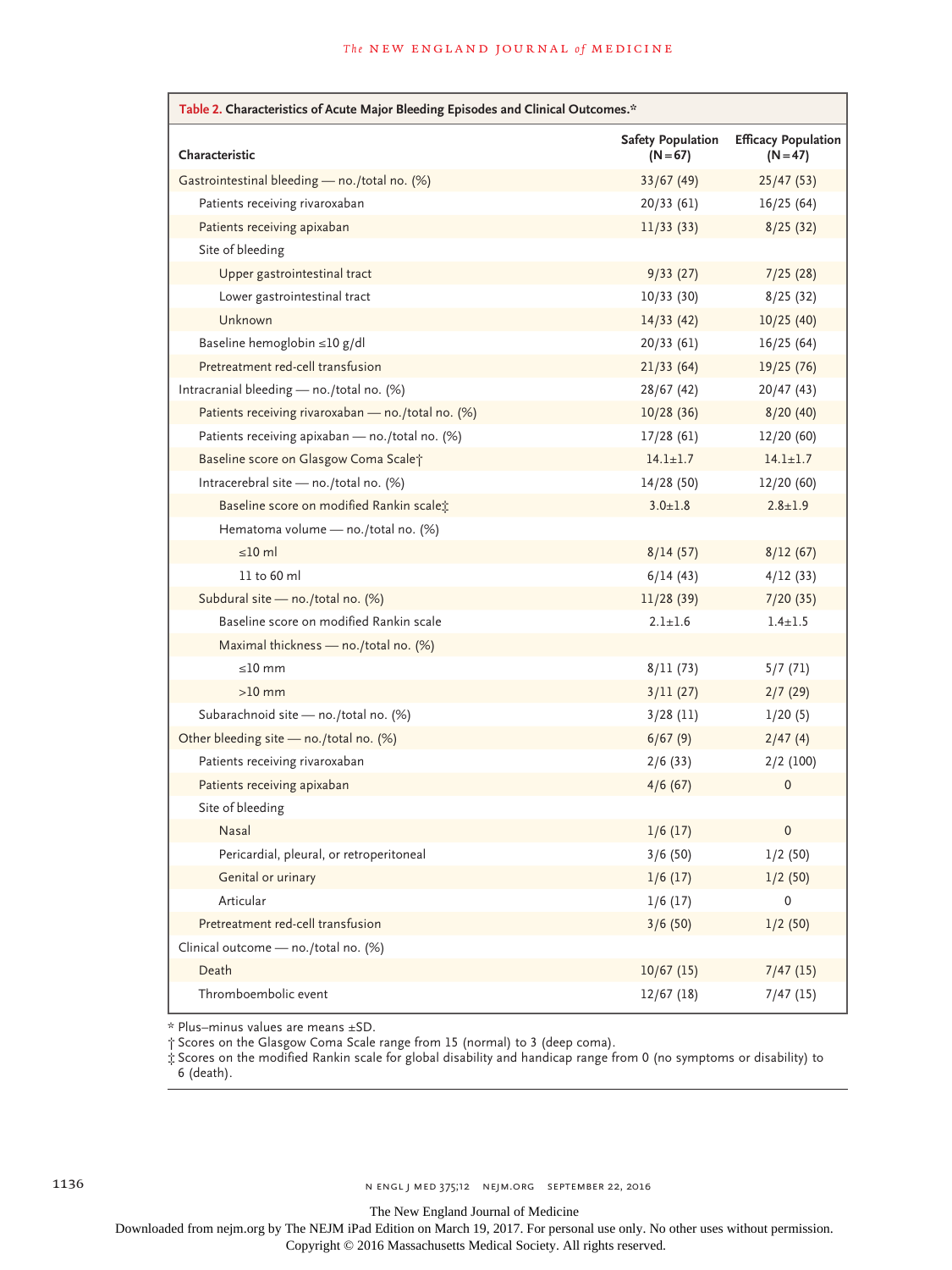

#### **Figure 1. Anti–Factor Xa Activity and Percent Change from Baseline in Patients Receiving Rivaroxaban and Apixaban (Efficacy Population).**

Shown are the values for anti–factor Xa activity (as measured by means of a validated chromogenic assay of factor Xa enzymatic activity) and the percent change from baseline in patients with acute major bleeding who received andexanet to counteract the anticoagulant effects of rivaroxaban or apixaban. Tukey box-plot values are expressed as the median (horizontal line in each box) and 25th and 75th percentiles (top and bottom of each box), with whiskers (top and bottom of each I bar) drawn to the highest data point within 1.5 times the upper quartile and to the lowest data point within 1.5 times the lower quartile. Outliers are shown as dots. The bolus of andexanet was administered during a period of 15 to 30 minutes, and the drug infusion lasted 2 hours. Subsequent time points are measured from the end of the infusion. The scales of the y axes for the two plots differ to allow proper demonstration of outliers. One patient in the efficacy population was receiving enoxaparin and is not included in these plots. The numbers below the graphs show the median values for anti–factor Xa activity, the percent change in median values from

The New England Journal of Medicine

Downloaded from nejm.org by The NEJM iPad Edition on March 19, 2017. For personal use only. No other uses without permission.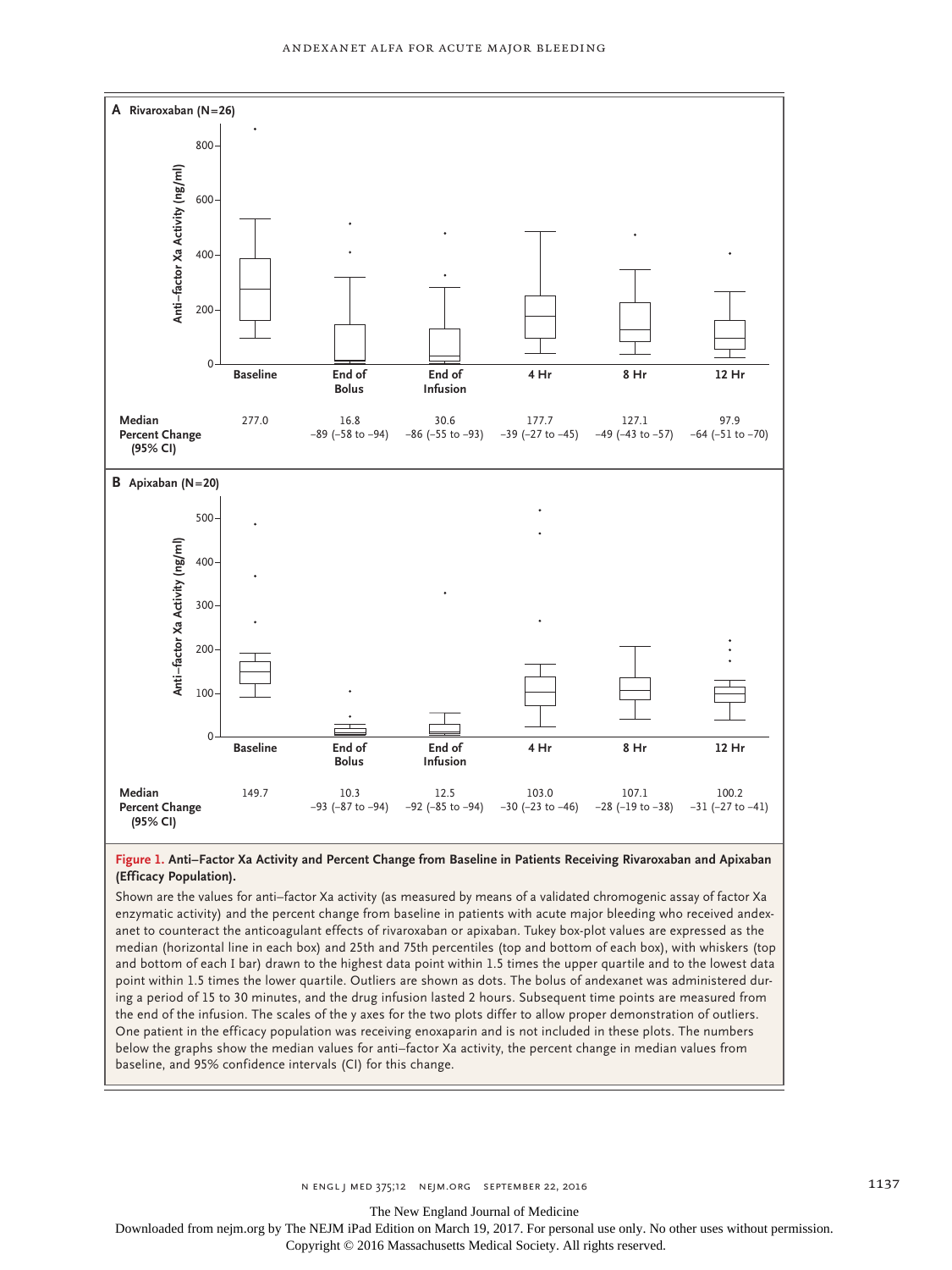

#### **Figure 2. Subgroup Analysis of Hemostatic Efficacy.**

Shown are the percentages of patients in the efficacy population who were adjudicated as having excellent or good hemostatic efficacy 12 hours after treatment with andexanet on the basis of prespecified criteria (Table S3 in the Supplementary Appendix). The size of the data points is proportional to the number of patients included in the subgroup analysis.

#### **Clinical Outcomes**

Of the 47 patients in the efficacy population, 37 were adjudicated as having excellent or good hemostasis (79%; 95% CI, 64 to 89), with 31 patients adjudicated as having excellent hemostasis and 6 as having good hemostasis, 12 hours after the andexanet infusion (Fig. 2). One patient could not be evaluated because of an administrative issue. Of the 9 patients who were adjudicated as having poor or no hemostatic efficacy, 5 were receiving rivaroxaban and 4 apixaban. Of these patients, 3 had gastrointestinal bleeding, 4 intracranial bleeding, and 2 other primary bleeding sites. The rates of excellent or good efficacy were 84% for gastrointestinal bleeding and 80% for intracranial bleeding, rates that were consistent in other subgroups that were examined.

Of the 10% of patients with the highest anti– factor Xa activity at the end of the infusion, 4 had received rivaroxaban and 1 had received apixaban; all received the lower dose of andexanet. The median values for anti–factor Xa activity in these patients were 487.1 ng per milliliter (interquartile range, 298.7 to 505.8) at baseline and 327.4 ng per milliliter (interquartile range, 283.9

to 330.1) at the end of the infusion. All these patients were adjudicated as having excellent or good hemostasis.

The mean scores on the modified Rankin scale for patients with intracranial bleeding were 2.2 $\pm$ 1.9 at baseline and 2.0 $\pm$ 2.0 at 30 days among the survivors. Before andexanet treatment, the procoagulant treatments that had been used were platelet infusion in 1 patient and plasma infusion in another. After the administration of andexanet until 12 hours, 4 patients received plasma, tranexamic acid, or platelets.

### **Safety**

Of the 67 patients in the safety population, there were no infusion reactions and no antibodies to factors Xa or X and no neutralizing antibodies to andexanet developed. Figure 3 shows the time course of thromboembolic events and deaths. Thrombotic events occurred in 12 patients (18%), including 1 with myocardial infarction, 5 with stroke, 7 with deep-vein thrombosis, and 1 with pulmonary embolism, with some patients having more than one event. Four patients had a thrombotic event within 3 days after andexanet

The New England Journal of Medicine

Downloaded from nejm.org by The NEJM iPad Edition on March 19, 2017. For personal use only. No other uses without permission.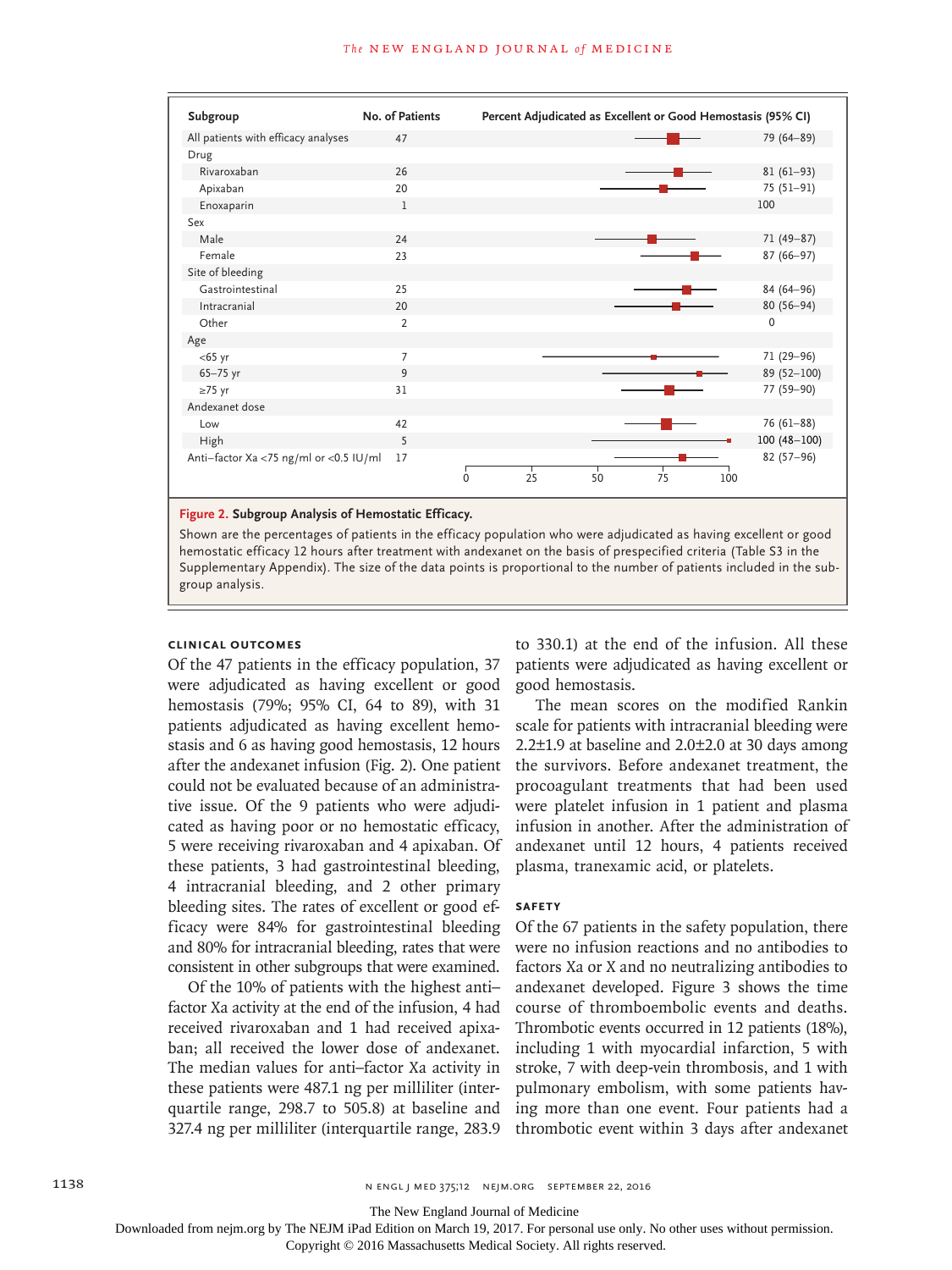

Shown are timeline data for 18 of 67 patients in the safety population who had a thrombotic event or died after being treated with andexanet, starting with the bolus administration as baseline. Included are the patient's age and sex, the indication for anticoagulation, and the site of the acute major bleeding event. The result of adjudication of hemostatic efficacy for patients who were included in the efficacy analysis is shown as excellent or good hemostasis (HE+) or poor or no hemostatic efficacy (HE−).

treatment, and the rest occurred between 4 and 30 days. There were 10 deaths (15%), with 6 adjudicated as cardiovascular events and 4 as noncardiovascular events. Anticoagulation was resumed in 18 patients (27%) within 30 days, but a therapeutic dose of anticoagulation was restarted before the event in only 1 of the 12 patients with a thrombotic event. (An additional patient had received prophylactic doses of enoxaparin before the occurrence of a deep-vein thrombosis.)

## Discussion

In the ANNEXA-4 study, we enrolled patients with a high burden of major cardiovascular disease who had acute major bleeding associated with the use of a factor Xa inhibitor. The site of

bleeding was most often gastrointestinal or intracranial; anti–factor Xa activity was considerably elevated in most patients and, as such, was likely to be a major impediment to clinical hemostasis. The administration of an andexanet bolus and infusion resulted in rapid and substantial reversal of anti–factor Xa activity. The clinical response 12 hours after the andexanet infusion, as measured by adjudicated hemostatic efficacy with the use of predetermined criteria, was excellent or good in 79% of the patients and was consistent across a variety of subgroups. After full enrollment in the ongoing study has provided adequate statistical power, further analysis should provide details regarding the relationship between the reduction in anti–factor Xa activity and clinical hemostatic outcomes.

The New England Journal of Medicine

Downloaded from nejm.org by The NEJM iPad Edition on March 19, 2017. For personal use only. No other uses without permission.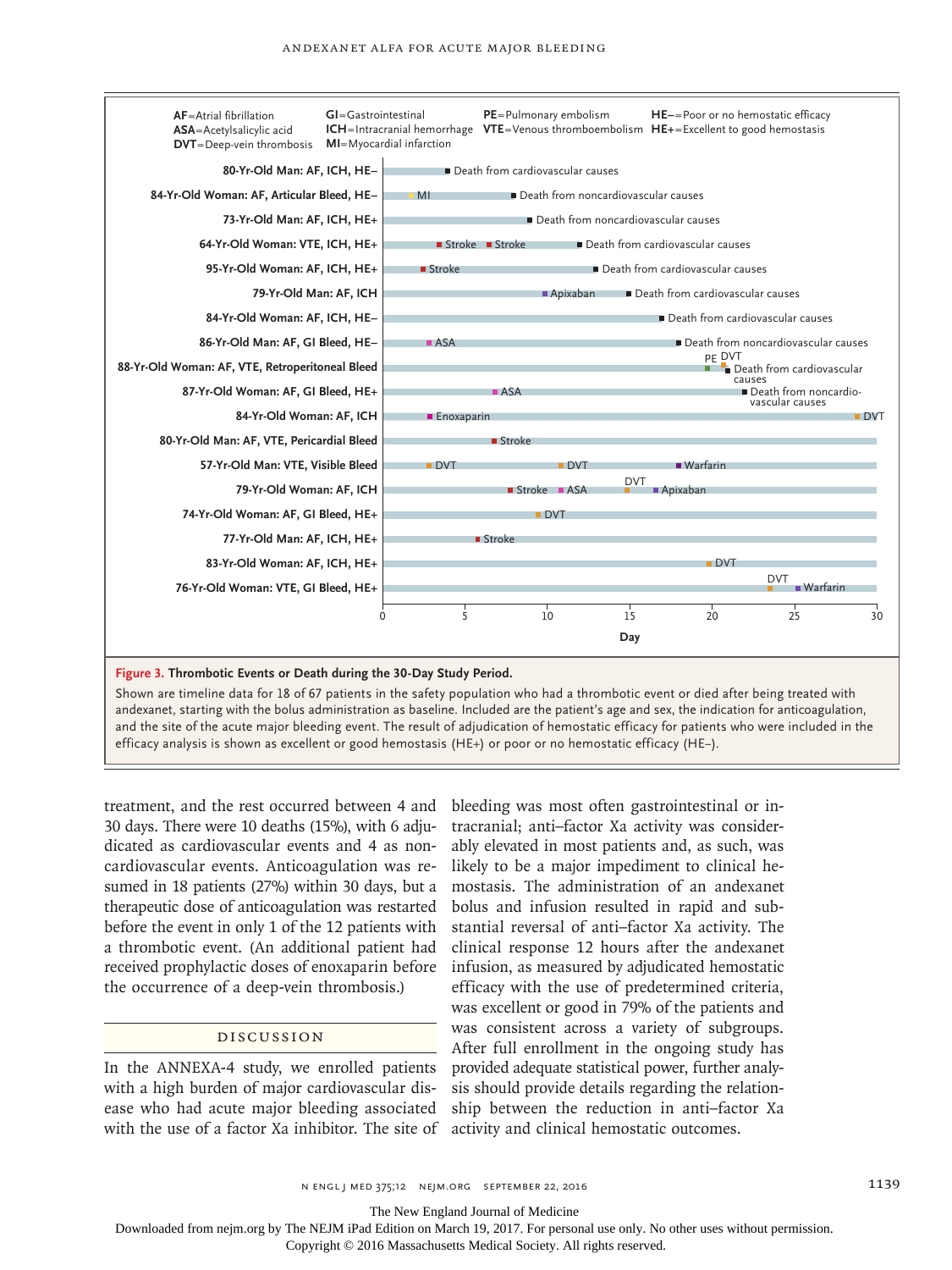Andexanet was infused over a period of 2 to 2.5 hours, and there was partial return of anti– factor Xa activity toward pretreatment values at 4 to 4.5 hours after the initiation of andexanet. Clinical hemostatic efficacy, as assessed for 12 hours after the end of the infusion, was excellent or good in a high percentage of patients. This finding supports the idea that prolonged reversal of factor Xa inhibition may not be necessary to achieve a good hemostatic response. We cannot determine from our study how many of the patients would have achieved hemostatic efficacy without andexanet administration. It is possible that further refinements in the administration of andexanet could lead to more complete reversal of anti–factor Xa activity and improved clinical outcomes. Baseline anti–factor Xa activity was somewhat higher for patients receiving rivaroxaban than for those receiving apixaban, which may be related to a higher median daily dose of rivaroxaban (20 mg) than of apixaban (5 mg). Rates of hemostatic efficacy were similar for patients who were receiving the two agents.

The study was performed as a single-group cohort study because a randomized trial would have had logistical and ethical challenges. Nonetheless, the study was performed with a high level of rigor. Strict eligibility criteria restricted enrollment to patients with severe bleeding. Furthermore, patients were not included in the efficacy analysis if the adjudication committee did not agree that the severity of bleeding met the specific inclusion criteria. In addition, patients were included in the efficacy analysis only if the baseline value for anti–factor Xa activity was 75 ng per milliliter or higher, a factor that reduced the likelihood that good or excellent hemostasis would occur without reversal of anticoagulation. This cutoff level had resulted in an inhibition in thrombin generation of 30 to 35% in phase 2 studies.<sup>5</sup> The hemostatic efficacy outcome consisted of precise and objective criteria applied by an independent adjudication committee. For example, evaluation of intracranial hemorrhage depended on a quantitative comparison of baseline and follow-up CT or MRI scans by a core laboratory.

The results of two previous studies of anticoagulation reversal in patients with acute major bleeding were recently reported; one with idarucizumab for dabigatran reversal $11$  and another with prothrombin complex concentrate for warfarin reversal.9 The idarucizumab study enrolled 51 patients who had clinical features that were similar to those of the patients in our study, including a mean age of 77 years and a rate of intracranial hemorrhage of 35%. The study of prothrombin complex concentrate enrolled a younger population (mean age, 69 years) with arate of intracranial hemorrhage of only 12%. Although the investigators in the idarucizumab study did not perform formal assessment of hemostatic efficacy, the study of prothrombin complex concentrate used efficacy criteria that were similar to those used in our study, with reports of good or excellent efficacy in 71% of patients (95% CI, 64 to 81). In the idarucizumab study, there were five deaths (12%) during 30 days of follow-up, a rate that was similar to that in our study. In the study of prothrombin complex concentrate, the rate of death at 45 days was 6%, a percentage that perhaps reflected the patients' younger age and lower rate of intracranial hemorrhage. Thrombotic events occurred in 10% of 51 patients in the idarucizumab study, in 8% of 103 patients in the study of prothrombin complex concentrate, and in 18% of 67 patients in our study. The rate of reinitiation of anticoagulation was 69% by 90 days after idarucizumab treatment and 27% by 30 days after andexanet treatment; the rate of reinitiation was not reported in the study of prothrombin complex concentrate.

In conclusion, in this preliminary report of an ongoing cohort study in patients with acute major bleeding associated with the use of factor Xa inhibitors, andexanet rapidly reversed anti– factor Xa activity and was not associated with serious side effects. Effective hemostasis was achieved 12 hours after an infusion of andexanet in 79% of the patients. Thrombotic events occurred in 18% of the patients in the safety population, and 15% of the patients died during follow-up. A controlled study would be required to assess whether the frequency of these events exceeded that expected in patients at increased risk for thrombotic events.

Supported by Portola Pharmaceuticals.

Disclosure forms provided by the authors are available with the full text of this article at NEJM.org.

The New England Journal of Medicine

Downloaded from nejm.org by The NEJM iPad Edition on March 19, 2017. For personal use only. No other uses without permission.